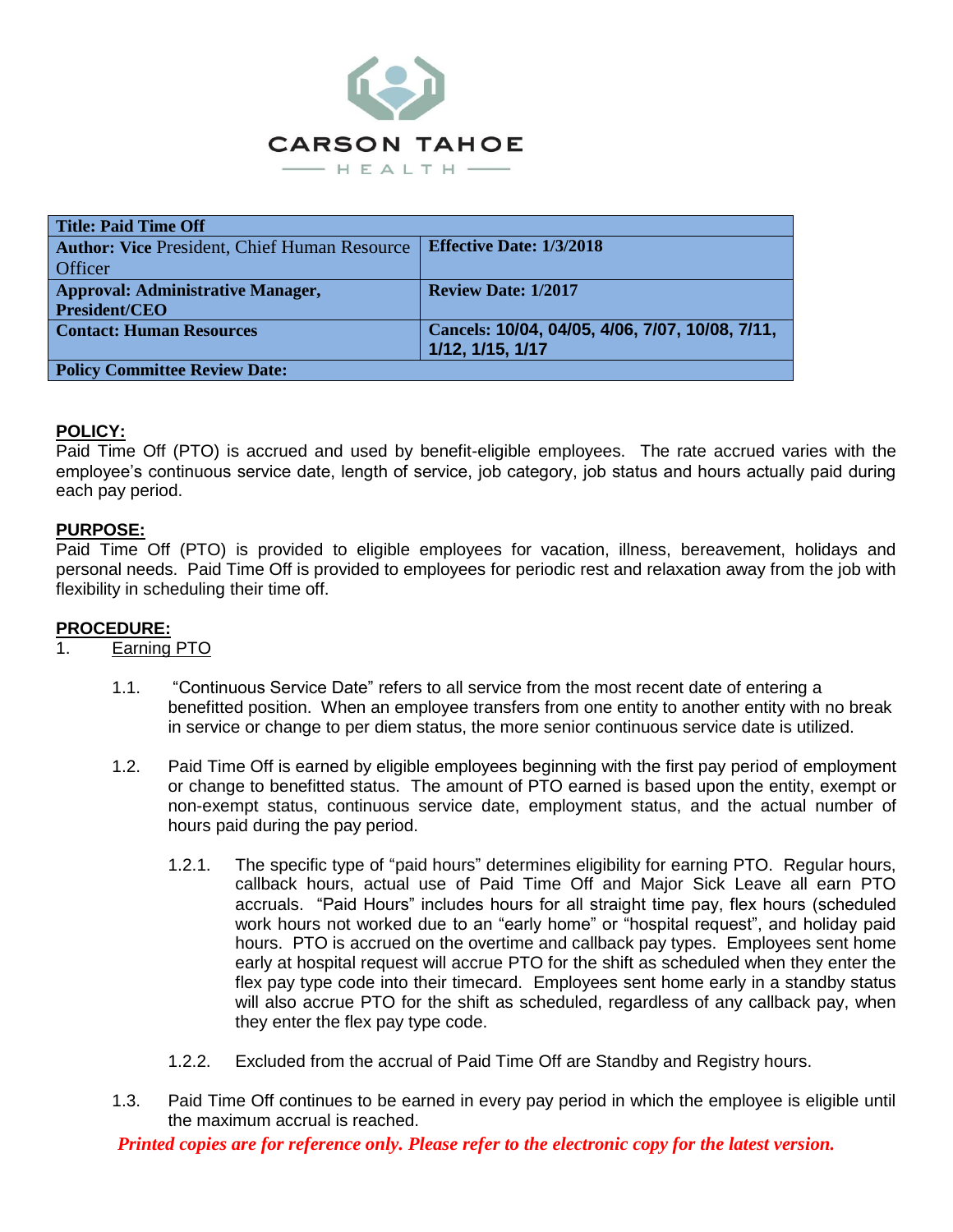- 1.4. Employees in an exempt status are limited to carrying over a maximum of 200 hours into the new calendar year. Accruals are reviewed after the first full pay period completes in January; any hours balances greater than 200 hours are forfeited.
- 1.5. Paid Time Off is earned while the employee is off work but still receiving PTO payment. Paid Time Off is not earned during any unpaid Leave of Absence.

| Length of Service   | Earnings Per Pay Period                       | Maximum Accrual allowed in an<br>Employee's PTO Bank |
|---------------------|-----------------------------------------------|------------------------------------------------------|
| 0 through 2 years   | 0.0923 for every eligible<br>hour up to 84/PP | 288                                                  |
| 3 through 9 years   | 0.1077 for every eligible<br>hour up to 84/PP | 336                                                  |
| 10 through 19 years | 0.1269 for every eligible<br>hour up to 84/PP | 396                                                  |
| 20 or more years    | 0.1462 for every eligible<br>hour up to 84/PP | 456                                                  |

1.6.1. Hourly employees Accruals:

Exempt and management employees Accruals:

| Length of Service | Earnings Per Pay Period                       | Maximum Accrual allowed in an<br>Employee's PTO Bank |
|-------------------|-----------------------------------------------|------------------------------------------------------|
| 0 through 2 years | 0.1088 for every eligible<br>hour up to 80/PP | 339                                                  |
| 3 through 9 years | 0.1275 for every eligible<br>hour up to 80/PP | 397                                                  |
| 10 or more years  | 0.1462 for every eligible<br>hour up to 80/PP | 456                                                  |

1.6.2. Leadership Employees – Directors Accruals:

| Length of Service | Earnings Per Pay Period                       | Maximum Accrual allowed in an<br>Employee's PTO Bank |
|-------------------|-----------------------------------------------|------------------------------------------------------|
| 0 through 2 years | 0.1275 for every eligible<br>hour up to 80/PP | 397                                                  |
| 3 through 9 years | 0.1462 for every eligible<br>hour up to 80/PP | 456                                                  |
| 10 or more years  | 0.1662 for every eligible<br>hour up to 80/PP | 519                                                  |

1.6.3. Leadership Employees – Vice Presidents Accruals:

| Length of Service | Earnings Per Pay Period | Maximum Accrual allowed in an<br>Employee's PTO Bank |
|-------------------|-------------------------|------------------------------------------------------|
|-------------------|-------------------------|------------------------------------------------------|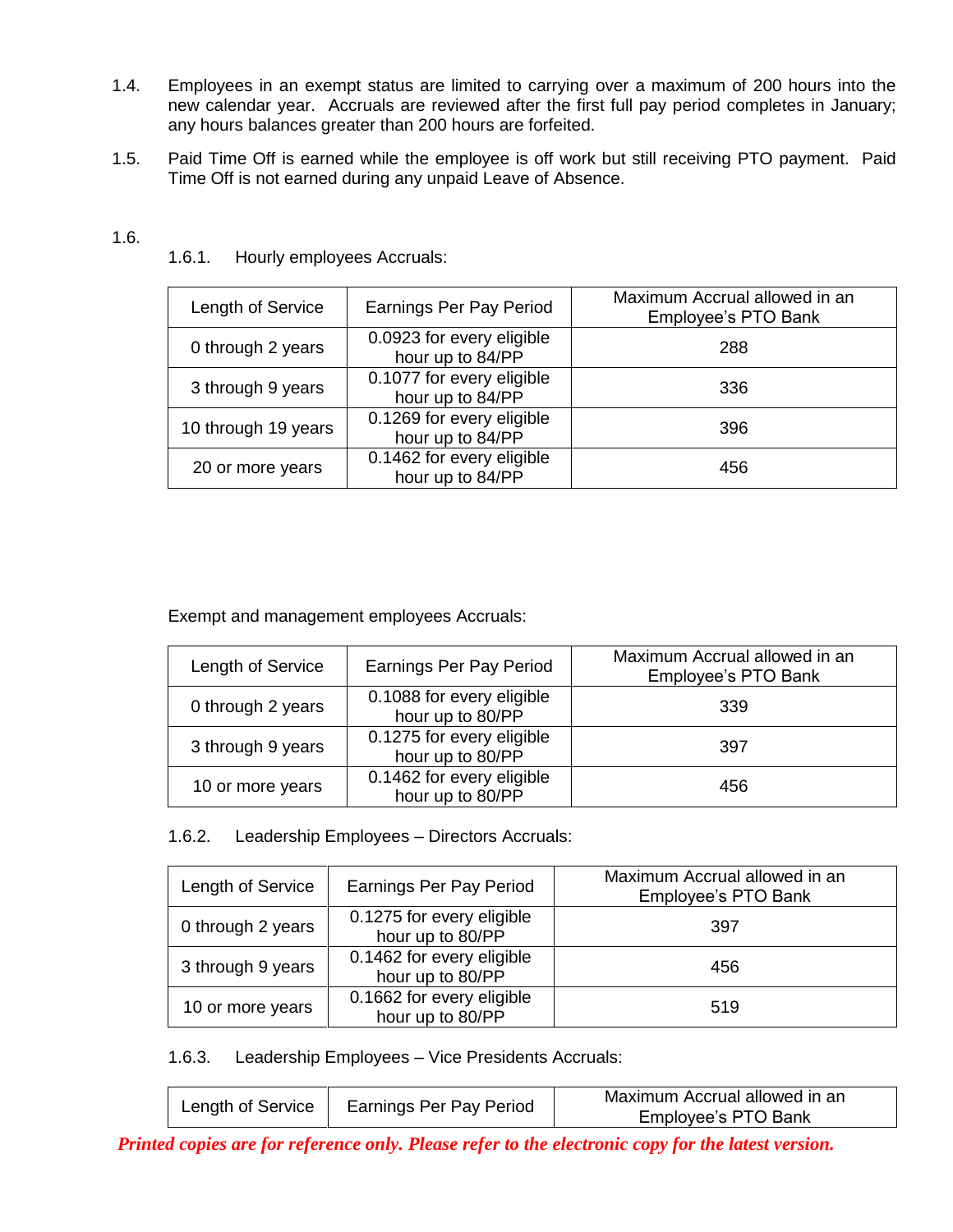| 0 through 2 years | 0.1462 for every eligible<br>hour up to 80/PP | 456 |
|-------------------|-----------------------------------------------|-----|
| 3 or more years   | 0.1662 for every eligible<br>hour up to 80/PP | 519 |

1.8 Employees covered under contract between Carson Tahoe Regional Healthcare and Carson Tahoe Healthcare Association (CTHEA) accrue based on the terms of the contract.

## 2. Use of Paid Time Off

- 2.1 Accrued Paid Time Off is available for use from date of hire to the 3-month anniversary, but only for official healthcare system holidays (see section III of this policy) or for mandated time off due to low census. If the employee has no available accrued PTO when the department is closed for an official holiday during this 3-month period, the employee may be offered the opportunity to work another extra day that pay period, if feasible.
- 2.2 After the 3-month anniversary, Paid Time Off is available when it is accrued, with advance supervisory approval.
- 2.3 At no time may any employee's Paid Time Off bank go into the negative. If no PTO hours are available, the employee may request time off according to supervisory approval but will take the time off without pay. Refer to Personal Leave of Absence Policy,
- 2.4 Paid Time Off hours, if available, must be used when the employee requests time off or calls off for a scheduled shift up to their standard/regularly scheduled hours per pay period. If the employee calls off a scheduled shift and works, substitutes, or trades with another employee during the same pay period, the use of PTO is not required. Since Employee Status is determined by actual hours paid, it is to the employee's advantage to use available PTO whenever off work.
- 2.5 Available and accrued Paid Time Off may be used when approved in advance by the employee's supervisor. Individual departments may establish specific procedures for requesting Paid Time Off according to the needs and workload of the department.
- 2.6 The Paid Time Off benefit is designed to provide income for eligible employees while off work for any reason such as vacation, personal needs, holidays, bereavement or illness.
- 2.7 PTO is not to be used to compensate for tardiness.
- 2.8 Employees should use Paid Time Off for rest and relaxation, to return refreshed and ready for work. It is recommended, therefore, that at least one consecutive week per year is taken, in addition to other individual days off, up to the amount available in the employees PTO banks.
- 2.9 Full Time and Part Time non-exempt employees may use Paid Time Off hours, with advance supervisory approval, to supplement pay for time away from work on regularly scheduled work days.
- 2.10 Exempt staff work flexible schedules which may result in more than 40 hours worked per workweek, but they receive a salaried pay rate equaling 40 hours. Eight hours of PTO is used when the exempt employee is off work for a full day. It is not necessary to utilize PTO to complete partial days at work, since the exempt employee is often expected to remain at work for longer days without additional pay. PTO will be used for partial days in instances when there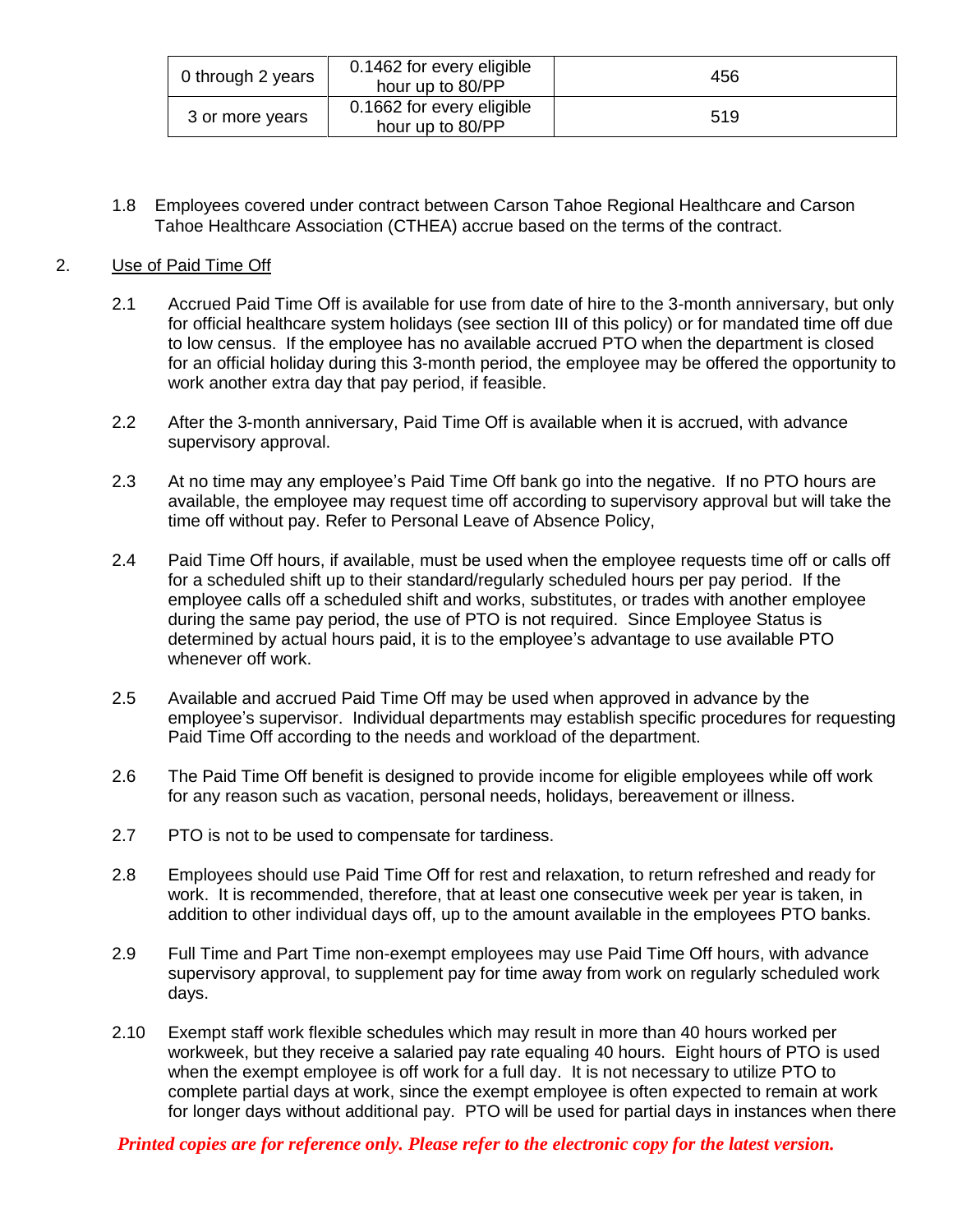is an approved intermittent leave of absence or disciplinary action. However, at all times, staff must receive approval in advance for these flexible work schedules.

2.11 Paid Time Off is paid at the employee's base rate in effect at the time the Paid Time Off hours are used.

## 3. Holidays

3.1 Nine (9) official holidays are observed when offices are normally closed to official business. They are:

| New Years Day       | January 1                   |
|---------------------|-----------------------------|
| President's Day     | Third Monday in February    |
| <b>Memorial Day</b> | Last Monday in May          |
| Independence Day    | July 4                      |
| Labor Day           | First Monday in September   |
| <b>Veterans Day</b> | November 11                 |
| Thanksgiving Day    | Fourth Thursday in November |
| <b>Family Day</b>   | Friday after Thanksgiving   |
| Christmas Day       | December 25                 |

- 3.2 Offices and departments may be closed during a week day to observe a holiday that falls on the weekend. Holidays falling on Saturday may be observed on the preceding Friday, and holidays falling on Sunday may be observed on the following Monday. In these instances an employee may use their PTO.
- 3.3 Non-exempt employees who are required to work on the actual calendar holiday will be paid a premium of their overtime rate for those hours worked. Exempt staff receives regular pay if they are required to work the holiday. In both cases, PTO hours may be used for other days off in lieu of the actual holiday, with advance supervisory approval.
- 3.4 Non-exempt employees who are placed on standby and called into work on the actual calendar holiday for Thanksgiving and/or Christmas will be paid double time for hours worked in the call back status.
- 3.5 Employees are encouraged to celebrate holidays in addition to the official holidays that may be meaningful to them, such as Chanukah or Good Friday. The hours available to be paid for these and other personal days off are included in the PTO accrual, providing maximum flexibility for each employee's personal needs.
	- 3.5.1 Employees taking time off to recognize religious holidays must request the time off in advance, according to the department's normal requesting process.
	- 3.5.2 Management should approve all such requests unless the time away from the job would create an undue hardship for the department. If questions arise, management should consult with Human Resources to assure consistency and fairness throughout the organization.
- 4. Cash Out of Paid Time Off
	- 4.1 Carson Tahoe Health System will provide employees the opportunity to cash out a portion of the hours in their PTO bank each year. To provide employees with added flexibility in managing their employee benefits and the paid time they receive to be away from work.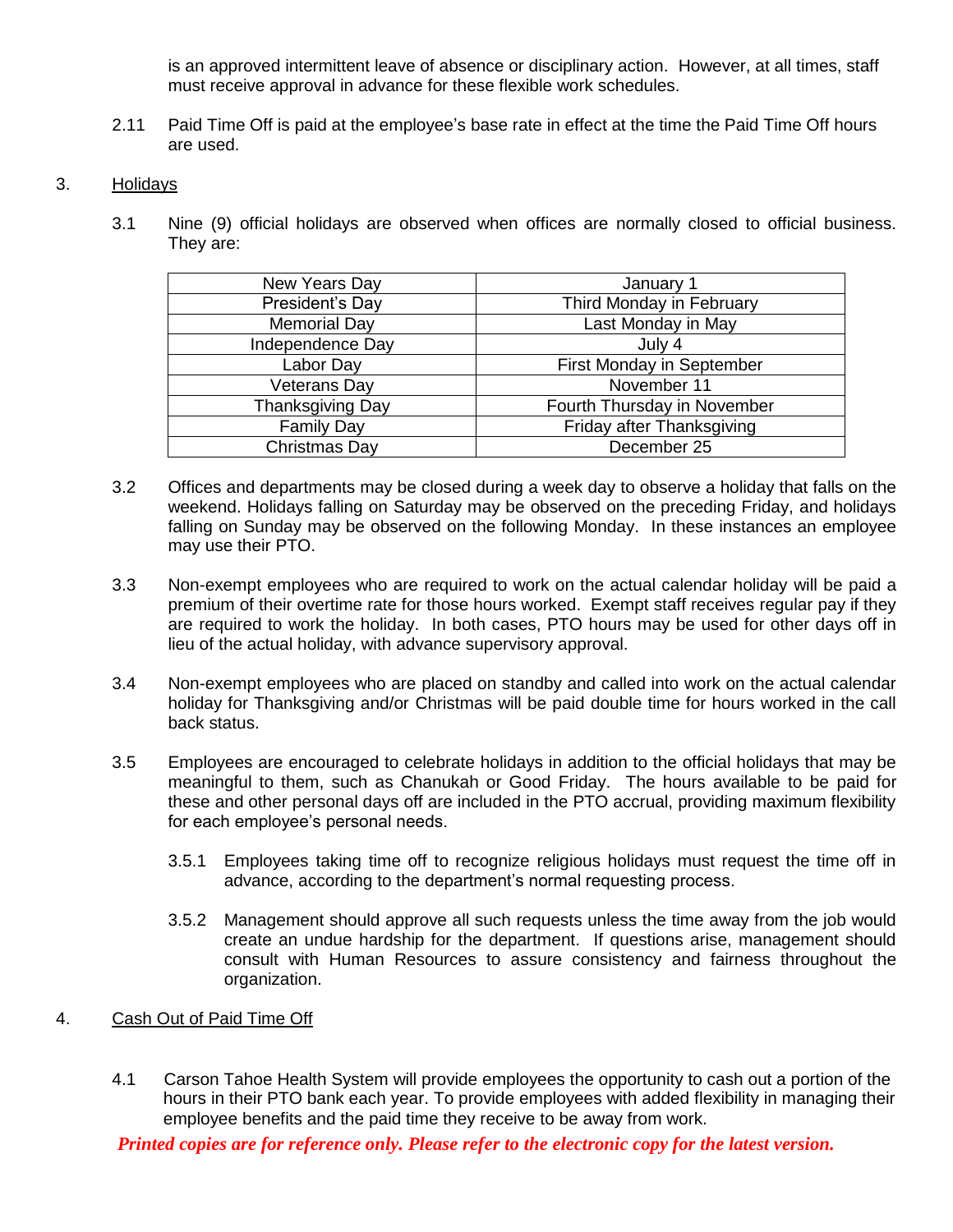# 4.2 Eligibility

4.2.1 Employees in regular full or part time hourly positions with at least one year of continuous service are eligible to cash out PTO time. In order to cash out PTO time the employee must have a minimum of 100 accrued hours in their PTO bank.

# 4.3 Process

- 4.3.1 To request a PTO Cash out the employee must complete a PTO Cash Out Form and submit the completed form to Human Resources or via email to [HRINFO@carsontahoe.org](mailto:HRINFO@carsontahoe.org)
- 4.3.2 The minimum hours allowed to be cashed out at one time is 20 hours.
- 4.3.3 An employee may request a cash out twice each year.
- 4.3.4 The maximum number of hours permitted to be cashed out in one calendar year is 80 hours.
- 4.3.5 After any cash out a minimum of 80 hours must remain in the employee's PTO bank.
- 4.3.6 If approved, payment will be processed with the next available regular payroll.
- 4.3.7 In order to comply with the regulations of the United States Treasury Department and the Internal Revenue Service surrounding constructive receipt, PTO hours cashed out will be valued at \$0..90on the dollar.

### 5. Use of Paid Time Off As a Donation to Co-workers in Need: "Friends Helping Friends"

- 5.1 In time of hardship, employees may need to take time off from work, over and above the amount available in their accrued time off banks. Such needs could include major illness or the illness of a family member requiring the employee to be away from work for an extended time.
- 5.2 Co-workers who wish to help their friend in need may donate Paid Time Off hours directly to the PTO bank of the needy employee, allowing the recipient to remain on paid status and continue to receive the normal employee benefit programs. Only PTO hours are available for this donation, not Major Sick Leave hours.
- 5.3 PTO hours will be converted to dollars at the donors pay rate. The dollars will be placed in the recipient's PTO bank and converted back to hours at the recipient's rate. The recipient will be notified of an anonymous donation to their PTO bank to protect the identity and pay rate of the donor.
- 5.4 The value of the donated PTO hours equals the hourly rate of the donor times the hours donated translated to the hourly rate of the recipient and back to hours for the recipient.
- 5.5 Any employee may donate PTO hours to any other employee, but the recipient must have a hardship as defined in paragraph A, above. The Manager over the recipient must approve all donations.
- 5.6 A minimum of 80 hours must remain in the employee's PTO bank after the donation.

## 6. Paid Time Off "Trade" for Cash During the Annual Benefits Open Enrollment

6.1 Eligible employees may elect to "Trade" some of their already accrued and available Paid Time